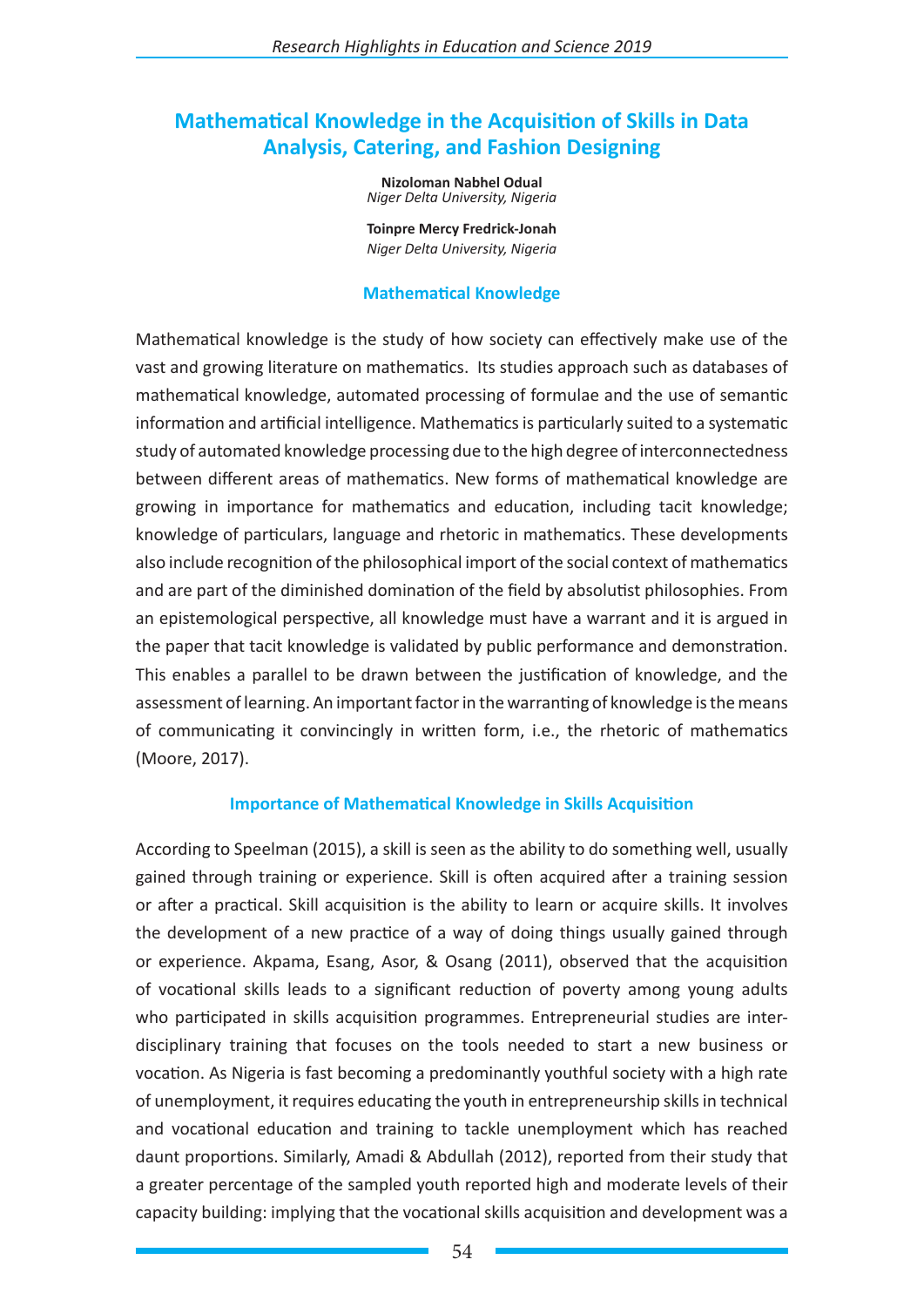successful scheme. They, however, recommended that the constraints that impede the success of the scheme should be addressed by policymakers to make the outcome of the skills training more successful.

Mathematical knowledge in Skill Acquisition is enshrined in entrepreneurship which in the context of this study, refers to an individual's knowledge and ability to perform specific tasks successfully. Hence, Anerua & Obiazi (2009), posit that entrepreneurship is the process of perceiving business opportunities, mobilizing both human and material resources and initiating actions under an enterprise that is characterized by risk-taking, innovation, and creativity to meet individual, group or societal needs. Entrepreneurship skills, therefore, are business skills that one acquires to function effectively in the turbulent business environment as an independent or self-employed person to improve one's economic status and the society at large. The importance of entrepreneurship skills acquisition cannot be overstressed since appropriate skills acquisition by means of entrepreneurship will help to make young school leavers be self-reliant and boost their economic status. Mathematical knowledge in entrepreneurship skills acquisition opens one's eyes to forecast business opportunities using appropriate entrepreneurship skills.

Similarly, Adebayo (2013), advocated that the importance of mathematical knowledge in skill acquisition is better achieved through Entrepreneurship Education. He found that entrepreneurial education is best received in the school's settings and that learning by doing is seen as the best approach or method to teach entrepreneurial education. While, Ezeji and Okorie (2019), emphasising the importance of mathematical knowledge in skills acquisition in national growth, emphatically contended that "Nigeria's social and economic problems will be drastically reduced if people are given adequate vocational training in skills, raw materials, types of machinery and equipment". It is only with skilled men that materials can be harnessed, manipulated and transformed into products (ibid., 2019).

### **Importance of Mathematical knowledge in Data Analysis**

An analysis is breaking down a whole into its separate components for individual examination. Data analysis is a process for obtaining raw data and converting it into information useful for decision-making by a user (Schutt and O'Neil, 2013). Also, Data analysis skill can be referred to as the ability to collect and organize data such that it is translated into meaningful information. It is the ability to use one's analytical and logical reasoning to evaluate the collected data (Clever, 2019). Studies have shown that these skills require gathering data from various sources, reviewing it, as well as analysing it to discover certain findings, conclusions or useful information to support decision-making. Of recent, every single organization makes attempts to gather data, for instance, by monitoring its competitors' performance, sales figures and buying trends, etc. to be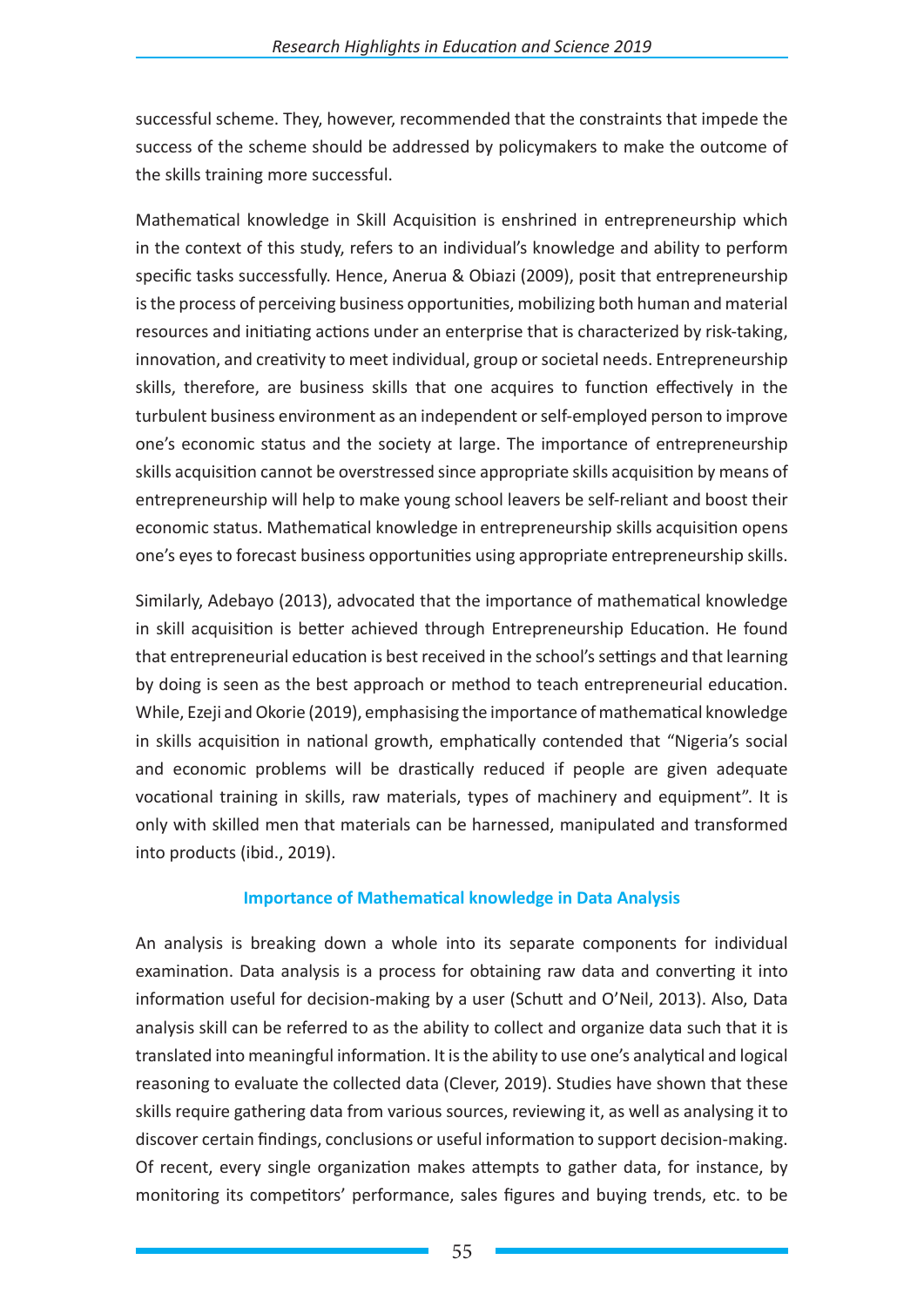more competitive (ibid., 2019).

Mathematical knowledge in data analysis is a necessity for making well-informed and efficient decisions most especially in helping an organization to ascertain their positions in the market relative to competitors, identify the potential risk that need to be avoided, and the opportunities that must be grabbed in order for the organization to grow. Data are gathered from a variety of sources and the data analyst process, organize, and communicates requirements of the data to the custodians of the data. Data analyst may apply Mathematical formulas or models called algorithms to the data to identify relationships among the variables, such as correlation or causation (Clever, 2019).

Similarly, Mathematics serves as the bedrock of any contemporary discipline of science as almost all the techniques of modern data science, including machine learning, have a deep mathematical underpinning. Mathematics and Statistics are two of the most important concepts of Data Science. Research have also shown that Data Science revolves around these two fields and draws their concepts to operate on the data. Statistics, on the other hand, is the study of the collection, analysis, visualization, and interpretation of the data. Statistics deal with raw data and helps the industries to take careful data-driven decisions (Dataflair, 2019). Meanwhile, a Data Scientist, specializing in Data Science uses various statistics and machine learning algorithms not only to analyse the data but also to predict future occurrences of an event. Data Science as a field which deals with data processing, analysis, and extraction of insights from the data using various statistical methods and computer algorithms, is a multidisciplinary field that combines mathematics, statistics, and computer science (ibid., 2019).

Mathematical knowledge in data analysis will enable a student to draw conclusions or inferences from the data. Mathematical knowledge in data analysis helps business organisations, marketers or merchandise to use Data to analyse their marketing strategies and create better advertisements. Many a time, businesses spend an astronomical amount on marketing their products which, most of the times may not yield expected results. Therefore, by studying and analysing customer feedback, companies can create better advertisements. The companies do so by carefully analysing customer behaviour online. Also, keeping a check on customer trends helps the company to get better market insights. Therefore, businesses need Data Scientists to assist them in making strong decisions regarding marketing campaigns and advertisements. Likewise, Data Scientists help companies to acquire customers by analysing their needs with the help of mathematical knowledge. This in a way allows the companies to modify products best suited for the requirements of their potential customers.

Similarly, research have shown that Mathematical skill in data holds the key for companies to understand their clients. With the help of mathematical skills Data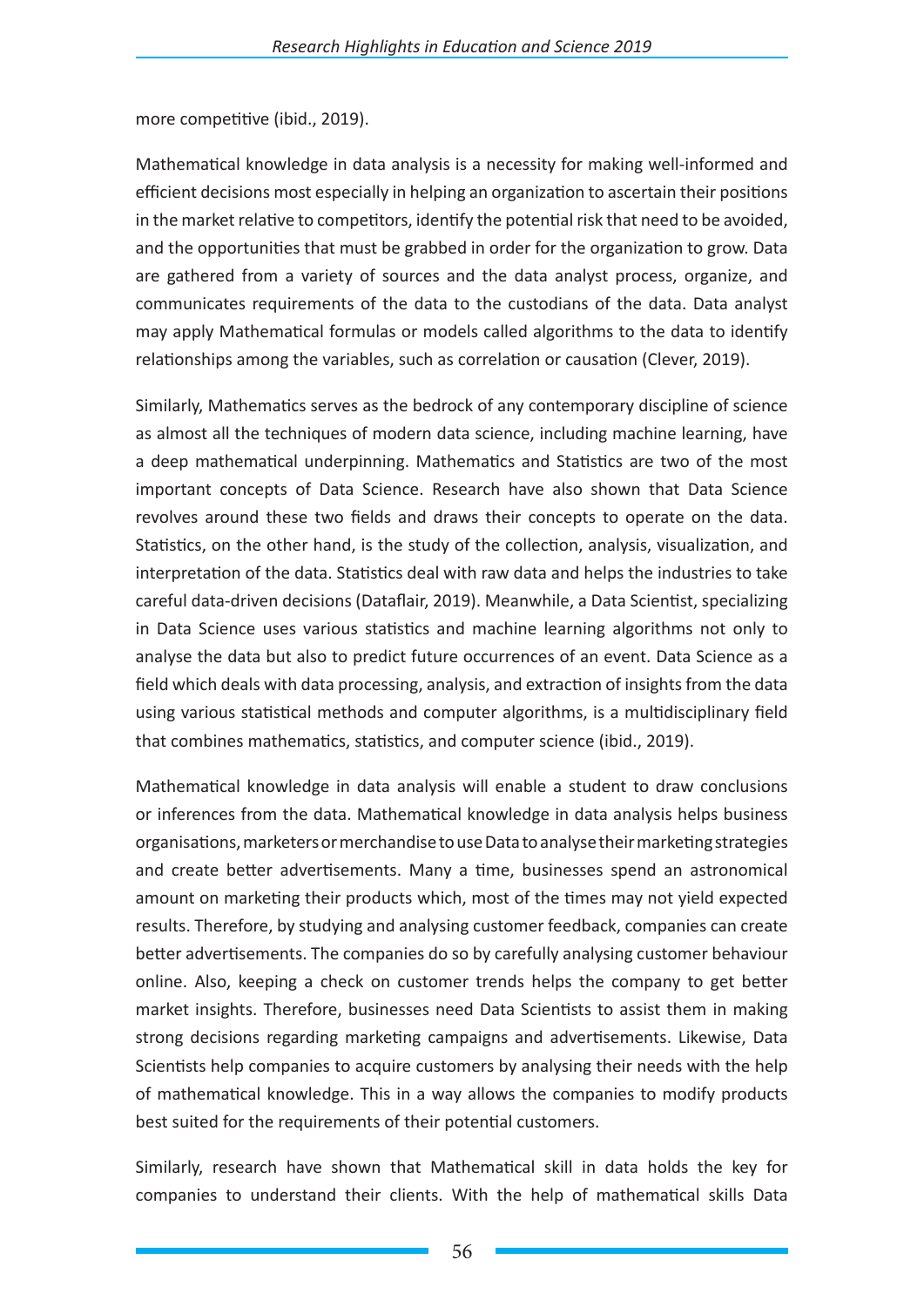Scientists enables companies to recognize clients and help them deliver the needs of their customers. Beyond using statistical techniques to conclude, a data Scientist's goal is to communicate his results with the company. Hence, a Data Scientist needs not only to be proficient in number-crunching but should also capable of translating the mathematical jargon for taking proper business decisions (Dataflair, 2019).

For example, consider a Data Scientist analysing monthly sales of the company, he uses several statistical tools and Mathematical skills to analyse and draw conclusions from the data. In the end, he obtains results that he needs to share with the company. Hence, Data Scientist needs Mathematical knowledge to know how to communicate results in a very concise and simple manner. In the same vein, technical results and processes may not be understood by the people managing sales and distribution, therefore, the Data Scientist must be able to story tell. The storytelling of data will allow the Data Scientist to transfer his knowledge across to the management team without any hassle (Dataflair, 2019).

# **Mathematical Knowledge and Catering Skills Acquisition**

Catering is the business of making available food service at a remote site or a site such as a hotel, hospital, pub, aircraft, cruise ship, park, filming site or studio, entertainment site, or event venue. The foremost priority of catering skills is the preparation of young people for the catering occupation. For this, they need to acquire mathematical knowledge to be able to communicate the knowledge and skills (Moore, 2017).

Besides, accounting and bookkeeping skills are necessary to understand the financial aspects of managing a catering business as the ability to prepare and interpret financial statements is essential. It is also crucial to understand the legal aspects of catering. Hence, a caterer, like any other businessperson, must have some human resource skills. Similarly, knowing how to recruit, train, motivate, and manage personnel is critical and necessarily dependent on Mathematical related skills and knowledge (Manfred & John, 2014). Caterers' knowledgeability in Mathematical skills is a necessity to develop and implement a marketing Plan, Organize, Execute, and Control the business which is the four basic functions of management in catering. However, Catering is a very risky business that depends on Mathematical knowledge and catering skill as it the caterers to know when the risk outweighs the gain (ibid., 2014).

Creativity is the standard of all outstanding caterers. Management and other personnel with Mathematical knowledge and skill will have a greater impact and a level of success in the workplace than their counterparts with weak mathematical knowledge and skill. Personnel with Mathematical knowledge and skill can turn the client's vision into reality by creating the suitable look, feel, menu, service, and environment. In essence, Mathematical knowledge in catering skills helps the caterer to know that the needs of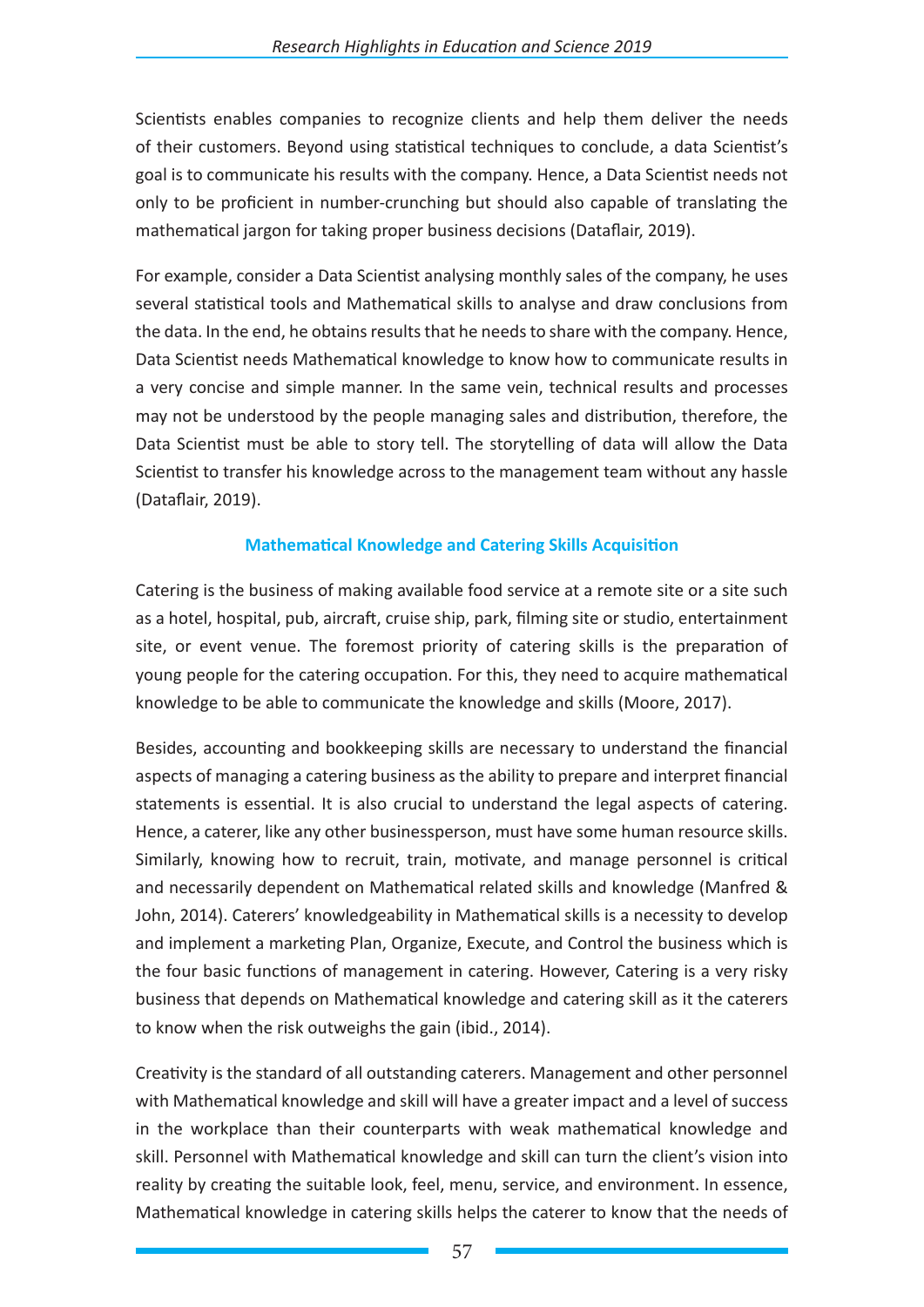the client must always come first. Success in the catering business comes from identifying these needs and satisfying them. Therefore, Caterers that are not Mathematics experts are those who get lost in trying to satisfy their own needs for money, equipment, and greater self-esteem. They forget that the primary goal is to serve the needs of the client. When a client's needs are met, the caterer's needs for revenues, profits, and positive feedback will be met automatically. The success of the business depends on the caterer's Mathematical knowledge (Jefferson, 2017).

Likewise, strategic planning is a roadmap to help a caterer determine the direction in which he/she wishes to go, and the specific goals he/she will need to accomplish to get there. Mathematics provides a strategic plan with a statement of core values, which may include things like client satisfaction; ethical business practices; staff satisfaction, training, and motivation; community service; and operating an environmentally conscious business. Mathematics also plays a core value, by helping caterers to develop a vision and mission statements. The mission statement is a succinct sentence that sums up the business mission. For example: "To meet the catering needs of the corporate community, providing high levels of service and food quality that result in repeat business and vital growth." While the vision statement is a concise summary of where you want to be in the future (Manfred & John, 2014).

In the same way, Mathematical knowledge in catering skill help caterers to make decisions that keep their operations running smoothly. With the help of Mathematical knowledge, caterers realize that that there is no perfect solution to every problem, some decisions will be better than others, and that the best decision-making goal is to find the best possible solution with the least number of drawbacks. Additionally, Mathematical knowledge in catering skills helps caterers to choose the best alternative; make decisions that help achieve the business objectives, allow quality time for planning and decision making, realize that no one will ever please everyone and put decision making in perspective (Mike, 2012).

One more important thing that requires mathematical knowledge in catering skills is Time Management. Studies have equally shown that Mathematics experts in catering have realized that if they can accomplish more meaningful production in less time, they will have more time for things other than work. They also realize that working smarter, not harder, through the effective use of time will produce greater results (Manfred & John, 2014). Hence, a key to effective time management is the ability to set goals for a day, week, month, a year, several years and lifetime. Mathematics experts use some of the tips for putting smart goals in writing, not just for "big picture" goals, but as part of their daily business. Without written goals, caterers cannot effectively manage their time. Since time management involves choosing how to spend time, a caterer can't make proper choices without knowing his/her desired goals (ibid., 2014).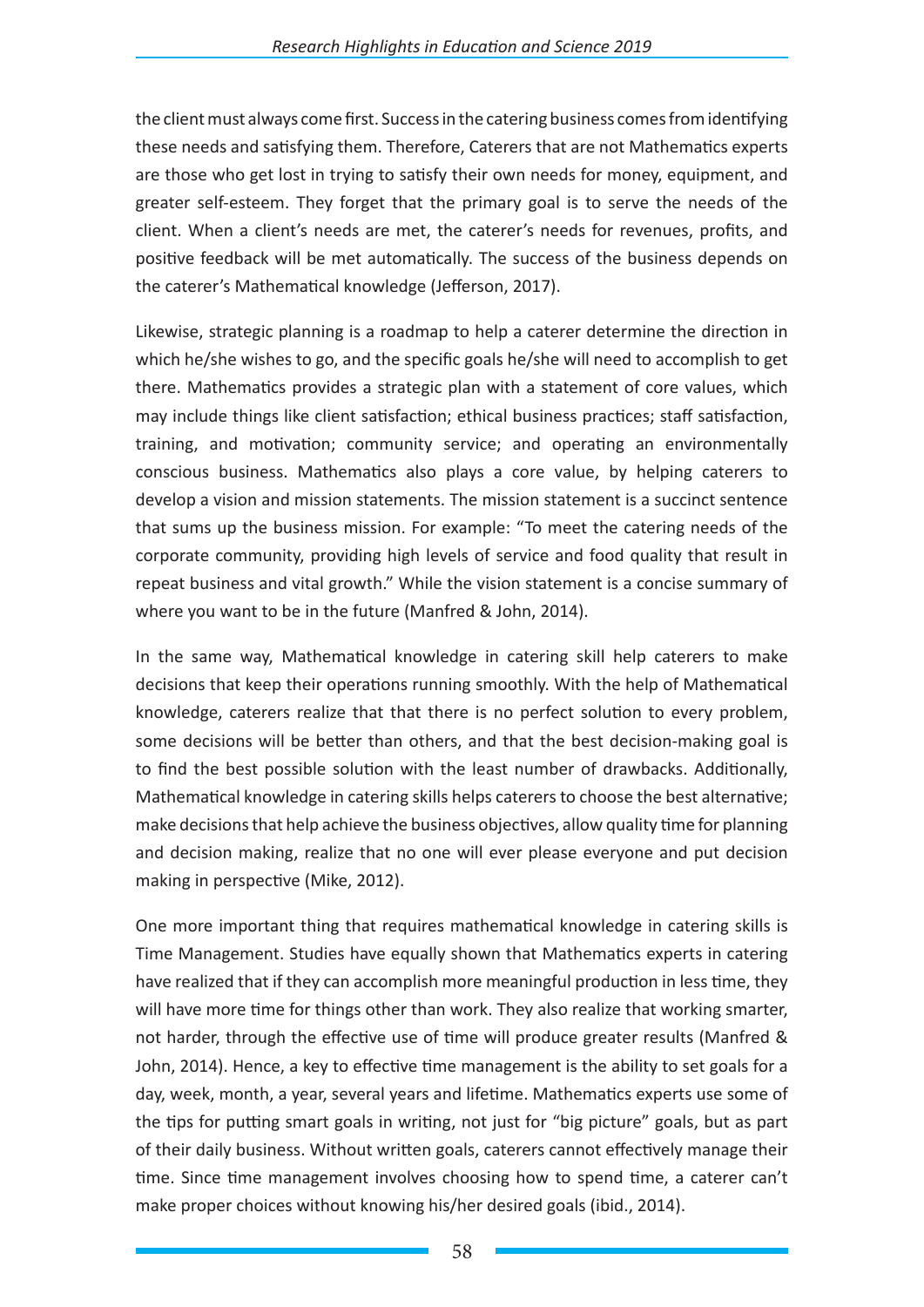# **Mathematical Knowledge and Fashion Designing Skills Acquisition**

In the fashion industry, after the designer has finalized to make available a new fashion product in large quantity on demand by consumers, it involves a multitude of process such as fashion making, marketing, and (Buttle, 2013). Beginning from the designing to the manufacturing process for the global market and onward to vendors, retailers, and consumers, the merchandising/marketing workforce is increasingly dependent on mathematics-related skills and knowledge (Garrett, 2008). In most instances, these skills are simple computations and applications of mathematics that are addressed early in one's education. Personnel with mathematics expertise will have a greater impact and level of success in the workplace than their counterparts with weak mathematics capabilities (Breiner, Harkness, Johnson, & Koehler, 2012).

Producers and retailers in the fashion industries are faced with the challenge of doing more with less. Fashion marketers and merchandisers need to possess a requisite understanding of the construction of manufactured items and manufacturing processes to determine the types of suitable materials along with the estimation of material costs and how best to package and deliver items once produced (Baker, 2004; Borin & Metcalf, 2010). Again, Mathematics in the fields of marketing and merchandising (FMM) is an essential skill. Therefore, curricula in FMM programs need to integrate key mathematics concepts within the marketing and merchandising acumen (Hines and Bruce, 2007). Emphasis on FMM is to make certain the right product is delivered to the customer at the right time, at the right price, in the right place, and the right quantity (Jackson & Shaw, 2000). Similarly, Mathematics is a tool that helps one accomplish all of these factors as the fashion businesses often outsource much of their apparel manufacturing operations overseas. As a result of such practices, employees must have an expert understanding of cross-cultural complexities including import/export rates and tariffs/taxes (Sen, 2008).

With the increasing globalization and innovations in technology, industries' needs require the integration of additional Mathematics skills and knowledge (Sen, 2008; Kincade, 2010). Familiarity with Mathematics skills and applications enhances students and future merchants with understandings that are critical for problem-solving and decision-making in a globalized world of manufacturing and retail (Community Report, 2012). Furthermore, Globalization brings changes in resources as well as fashion trends. Hence, the International Textiles and Apparel Association (ITAA) defines globalization as the interaction of the design, product development, and merchandising processes in a global marketplace (Ko & Megehee, 2012). Designers focus on introducing a finely blended amalgamation of eastern and western trends. This increase in cross-cultural sources, as well as changing the pattern of fashion trends, requires exceptional decisionmaking skills of the fashion merchandiser/marketer to make appropriate evaluations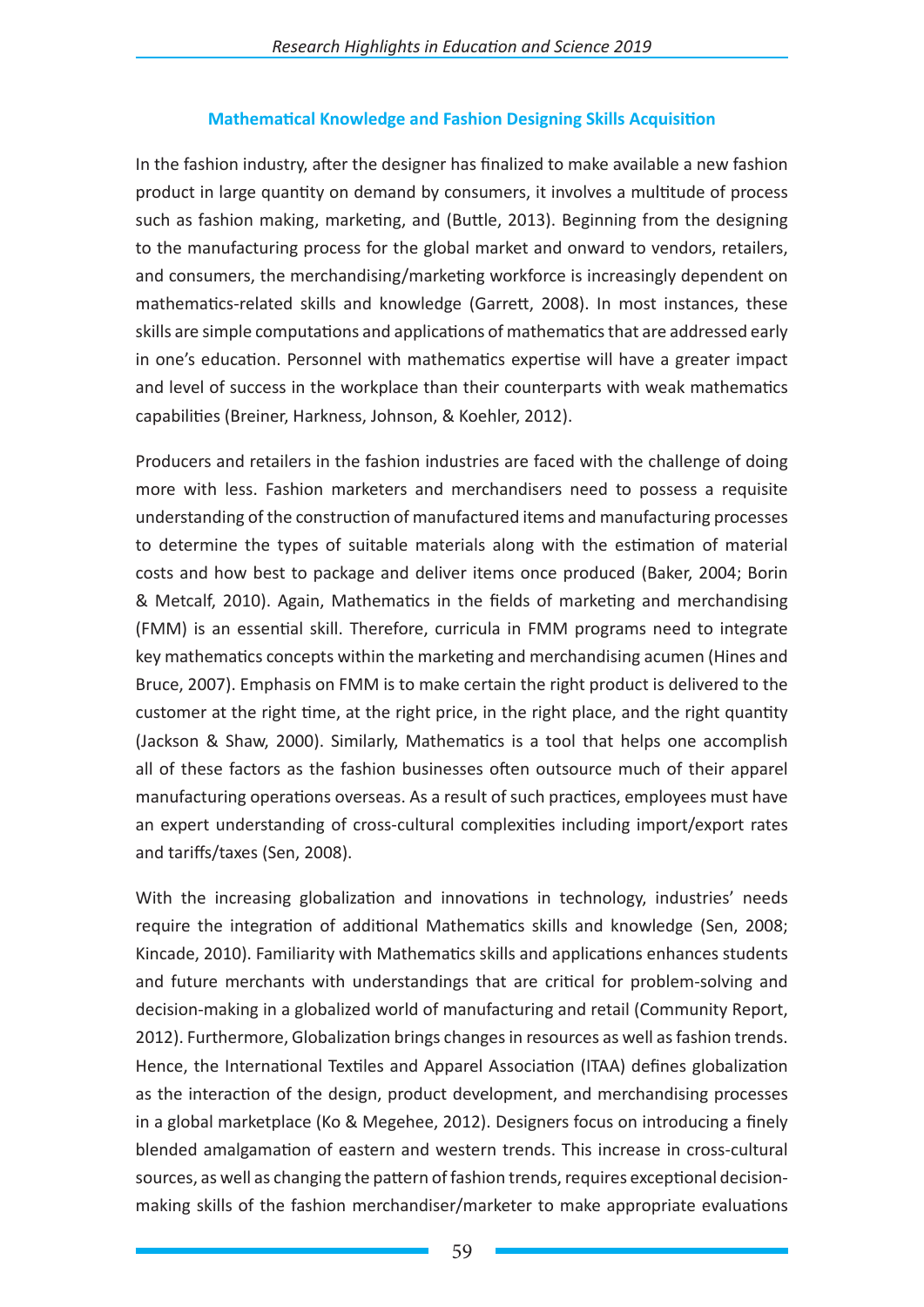regarding the selection of the materials, manufacturing, packaging, and distribution to meet customers' demands of cost-effective business plan of actions.

Forecast of future business trends in fashion requires business mathematics acumen to be able to understand past losses and challenges as well as the ability to predict future expenditures and earnings (Behrman and Levin, 2014). This has made the clothing and textile industries to employing individuals with expertise in manufacturing, distribution, and marketing. Even though it may appear that Mathematics or Science, Technology, Engineering, and Mathematics (STEM) coursework is not critical to fashion, it should be stressed that in fashion industry-related programs, STEM concepts, particularly mathematical concepts, are necessary (Shirley & Kohler, 2012). For example, in the production of cotton, which is one of the most widely produced fibres used in the fashion industry, mathematics plays an instrumental role. Evaluating the process of manufacturing cotton fabric to produce apparel like jeans requires students to conceptualize mathematics (Cohen, 2016).

Many may not be aware that it takes roughly 24 ounces of cotton fibre to create a pair of jeans, which may be important to note from a cost analysis perspective. The interpretation of such costs entails mathematic skills and allows marketers and merchandisers to analyse components involved in the big picture of product development and sales. Mathematics also plays a critical role when it comes to the distribution phase of the fashion industry. Finished products are disseminated across retail stores, online websites, and wholesale locations worldwide. This requires graduates of FMM programs to be well-versed in the use of technology operations and concepts, which requires knowledge and application of mathematics (Shirley & Kohler, 2012).

Also, marketers/merchandise should be of the know on how to understand the environmental effects of their fashion products from the beginning design process through its final delivery. Possessing the knowledge and ability to apply mathematical principles to calculate specific metrics of energy consumption, emissions, water use, and sustainability of the fashion product is vital to a company's success (Sproles, 2011; Shirley and Kohler, 2012). Some industries require taking a suitability test, which has a range of different questions where most are mathematically oriented, to establish the best placement of employees. Numeracy skills are needed for many of these entrance exams (Zevenbergen, 2011). In one case, job seekers aiming for work producing foam textile products in the aerospace industry must take and pass a mathematics test before being eligible to complete an application. Whereas, potential applicants must complete this eighteen-problem test within thirty minutes with no calculator. The test includes problems where one must convert inches to feet, read a tape measure, and find the density of a block of foam (mass divided by volume). Mathematics knowledge empowers students with an insight to operate successfully in a globalized world of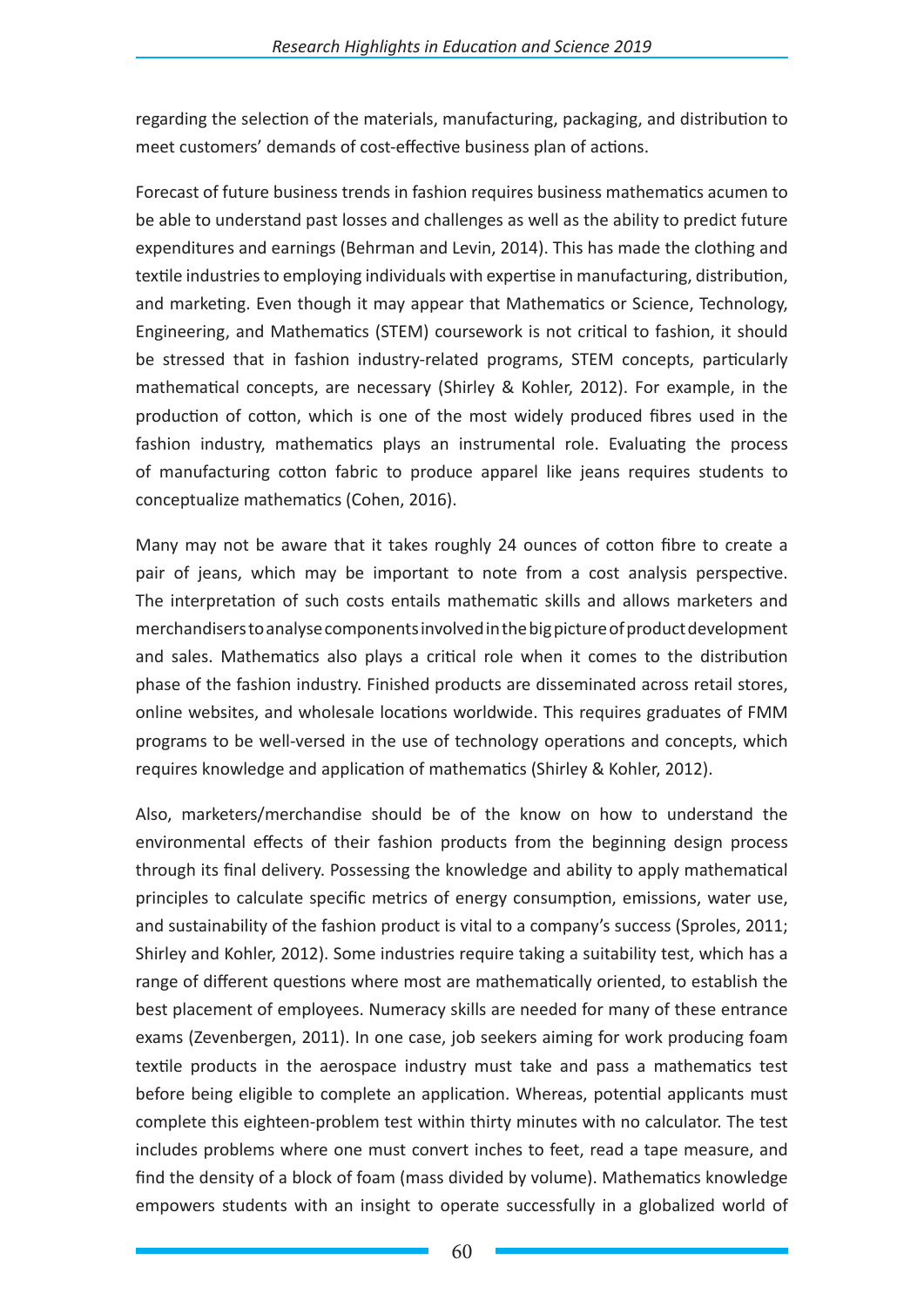manufacturing and retail (Yu and Jin, 2005; Schoof, 2013).

### **Conclusion**

Mathematical knowledge is a study approaches such as databases of mathematical knowledge, automated processing of formulae and the use of semantic information and artificial intelligence. It is observed that the acquisition of vocational skills leads to a significant reduction of poverty among young adults who took part in skills acquisition programmes. Entrepreneurial studies are inter-disciplinary training that centers on the tools needed to start a new business or vocation. Mathematical knowledge in acquisition opens one's eyes to forecast business opportunities using appropriate entrepreneurship skills. The importance of mathematical knowledge in skill acquisition is better achieved through Entrepreneurship Education. Mathematical knowledge in data analysis is a necessity for making well-informed and efficient decisions. It is what helps us identify the potential risk that needs to be avoided and the opportunities that must be grabbed to grow. From the design process to manufacturing for the global market, and onward to vendors, retailers, and consumers, the merchandising/marketing workforce is increasingly dependent on mathematics-related skills and knowledge.

### **Recommendations**

- 1. Students' knowledge in Mathematics is not to be based on cognitive knowledge only.
- 2. Student's knowledge in Mathematics should be constructivism.
- 3. Teachers of Mathematics should have vast knowledge not only in their field of study.
- 4. Curriculum planners should design the Mathematics curriculum by incorporating skill acquisition.
- 5. Seminar should be organized for Mathematics teachers to acquire skills for them to impact those skills to students while teaching in the classroom.

#### **References**

- Adebayo, O. (2013). Nigeria Industrial and University Education Entrepreneurial Experience. *International Journal of Science and Research (IJSR), India Online*, ISSN: 2319-7064, 2(3), 460-468.
- Akpama, S. I., Esang, O. U., Asor, L. J. & Osang, W. O. (2011). Non-formal Education Programmes and Poverty Reduction among Young Adults in Southern District, Cross River State, Nigeria. *Journal of Education and Development Psychology* 1: 56-67

Amadi, B. O. & Abdullah, H. (2012). Poverty Alleviation through corporate social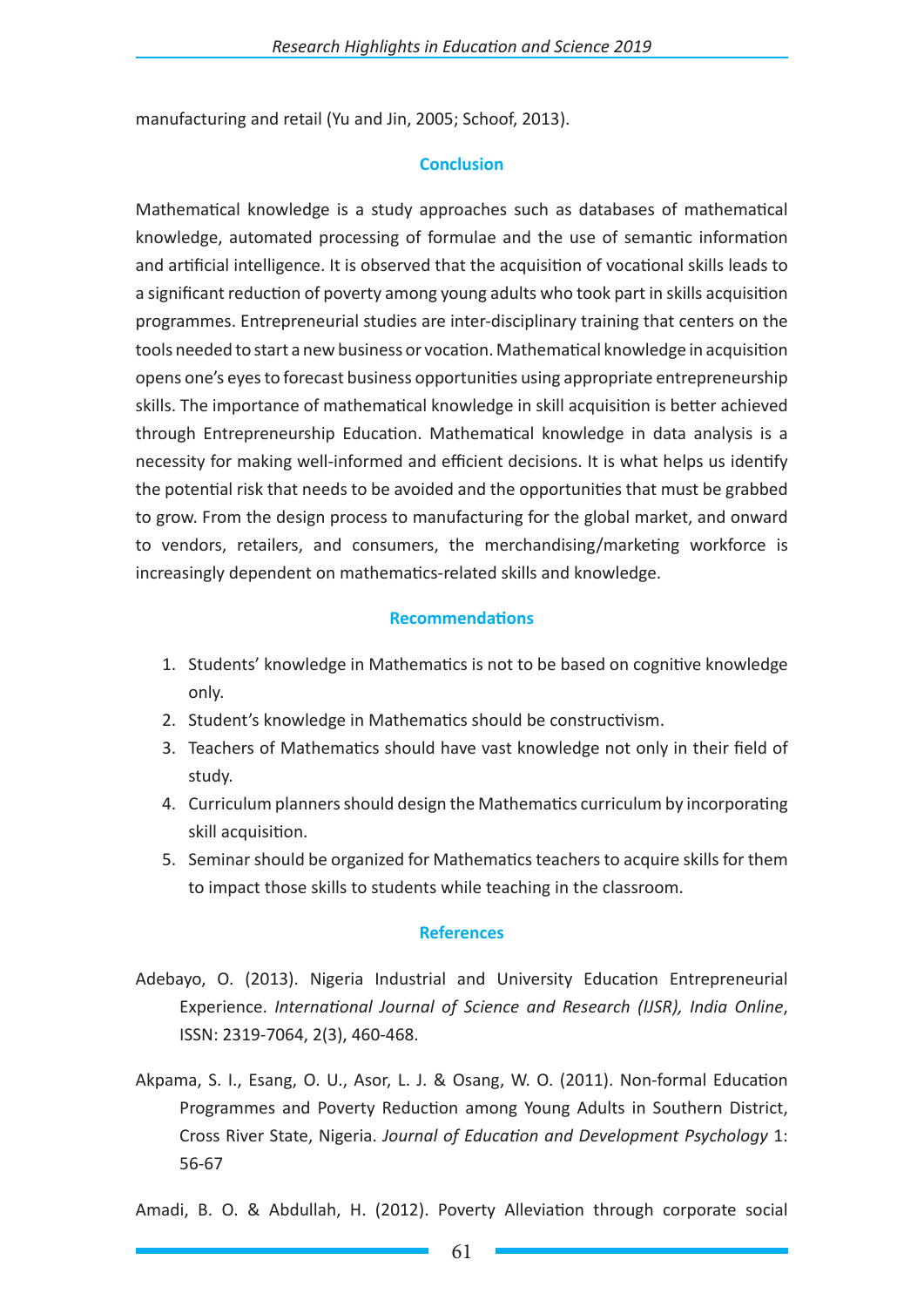responsibility in Niger Delta, Nigeria. *Asian Social Science*, 8(4), 57-67.

- Anerua, F. A, & Obiazi, A. E. (2009). Entrepreneurship education in home economics: problems and prospects. *Journal of Qualitative Education* 7: 1-7
- Baker, S. (2004). Next trends in apparels retail, manufacturing, fashion and merchandising. *Just-Style*, 12-18.
- Behrman, J. N. & Levin, R. I. (1984). Are business schools doing their Job? *Harvard Business Review*, 62(1), 140-147.
- Borin, N. and Metcalf, L. (2010). Integrating Sustainability Into the Marketing Curriculum: Learning Activities That Facilitates Sustainable Marketing Practices. *Journal of Marketing Education*, 32(2), 140-154.
- Breinner, J. M., Harkness, S. S., Johnson, C. C., & Koehler, C. M. (2012). What Is STEM? A Discussion About Conceptions of STEM in Education and Partnership. *School Science and Mathematics*, 112(1), 3-11.
- Butle, F. (1993). Merchandising. *European Journal of Marketing*, 18(6/7), 104-123.
- Clever (2019). Data Analysis
- Cohen, A. C., Johnson, I. & Pizzuto, J. J. P. (2016). Fabrics Science Swatch Kit. *Upper Saddle River, N J:* Prentice Hall.
- Community Report (2012). Career and Technical Education. Retrieve on July, 18, 2012 form http://www.bsd405.org/portals/0/Departments/CTE/2011-2012-CTE-Community-Report.pdf
- Dataflair, T. (2019). Essential Math and Statistics concepts hand in hand for Data Science. *https:// data-flair.training/blogs/math-and-statistics-for-data-science/*
- Ezeji, V.O. & Okorie, B. Y. (1999). Skills Acquisition and Natural Development. *Development Series Journal* 5: 332- 345.

Garret, J. (2008). STEM: The 21<sup>st</sup> century sputnik. *Kappa Delta Pi Record*, 44(4), 152-153.

- Hines, T. & Bruce, M. (2007). *Fashion Marketing Second Edition.* Elsevier, ISBN-13: 978- 0-7506-68973.
- Jackson, J. & Shaw, D. (2000). Mastering fashion buying and merchandising management. *Palgrove Macmilia*, DOI 101.1007/978-0-230-36514-8. ISBN 978-0-333-80165-9.

Jefferson (2017). Center for character Education, Mission Viejo, California. (www.